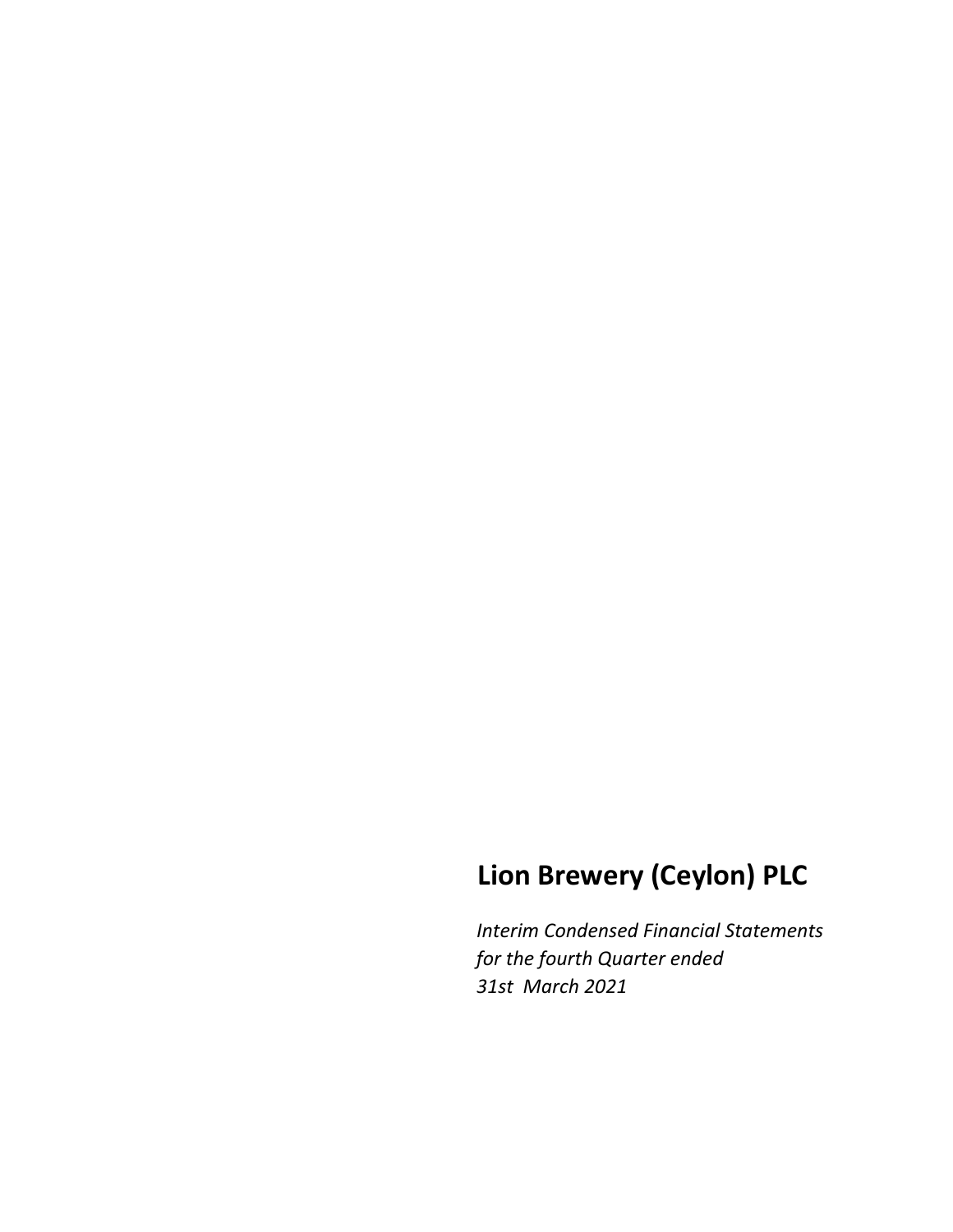# **LION BREWERY (CEYLON) PLC Review**

The Company concluded the last quarter of the year on a successful note with significant increases in both revenue and profitability compared to the corresponding quarter of the previous year. However, it must be borne in mind that the Country was under COVID related curfew during the final 10 days of the fourth quarter of last year. As shareholders are aware, the final half of March is a peak sales period for the Company in the run up to the traditional new year period & the curfew last year depressed performance significantly. Thus, the growth achieved during the current quarter is off a lower base.

The Company concluded the financial year with marginally better revenues and profitability when compared to the previous year. As shareholders are aware, the Country was under COVID related curfew during the first 45 days of the financial year & this had a significant negative impact on both sales and profitability. Similarly, lockdowns in parts of the country during the 3rd quarter of the financial year also had a negative impact on performance. Considering these factors, the overall performance for the year is satisfactory.

Special mention must be made of the Company's export performance reaching across 25 countries. Export revenue & profits grew by 23% & 113% respectively over the previous year, a commendable performance considering a world locked down by a pandemic.

The financial year ahead will likely be challenging not just for Your Company but also for the private sector and for the Country. The Covid pandemic remains & the economic fallout therefrom – particularly arising out of currency volatility & import restrictions – is likely to be felt in the months ahead. The slowdown in tourism will also impact the economy. How these translate in to consumer purchasing patterns will determine the performance of the Company in the on-going financial year. Whilst the year ahead will be unpredictable, the Company retains its strong fundamentals – the iconic Lion & Carlsberg brands, a benchmark route to market system, world class manufacturing technology, a triple A rated balance sheet and a talented & competitive team – and is geared to face whatever challenges that may come its way. In the short term however, the operations of the Company continue in adherence to strict safety protocols compelled by the Covid 19 pandemic.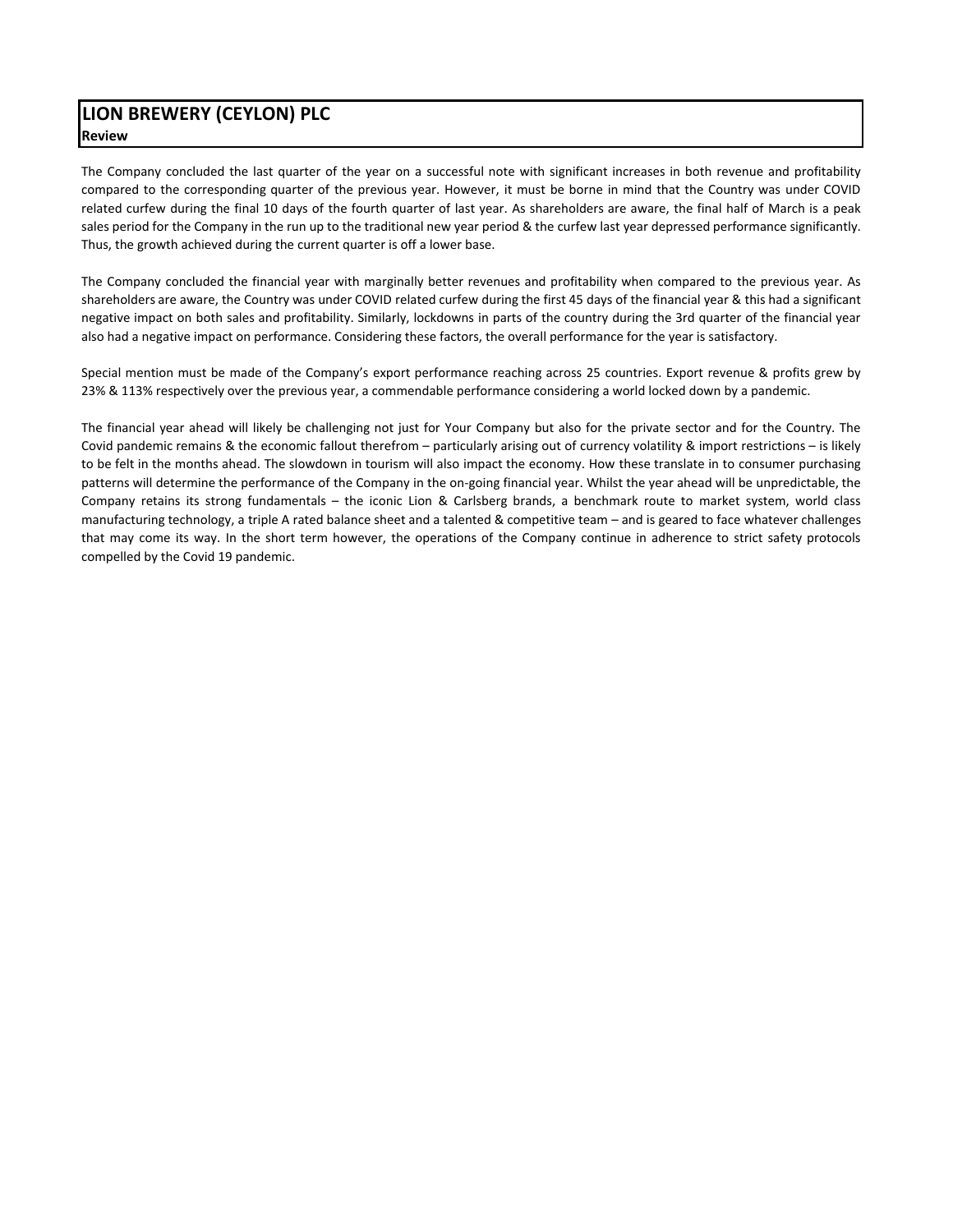# **LION BREWERY (CEYLON) PLC**

# **BOARD OF DIRECTORS AS AT 31ST MARCH 2021**

Mr. D. A. Cabraal (Chairman) Mr. H. Selvanathan (Deputy Chairman) Mr. S. K. Shah (Chief Executive Officer) Mr. D. C. R. Gunawardena Mr. K. Selvanathan (Director / Alternate Director to H. Selvanathan) Mr. D. R. P. Goonetilleke Mrs. S. J. F. Evans Mr. R. H. Meewakkala (Chief Executive Officer ‐ Designate w.e.f. 01/07/2020) Mr. Lim C. K. (resigned w.e.f. 16/10/2020) Mr. S. Selvanathan Mr. S. Clini Ms. V. Gun (appointed w.e.f. 19/10/2020)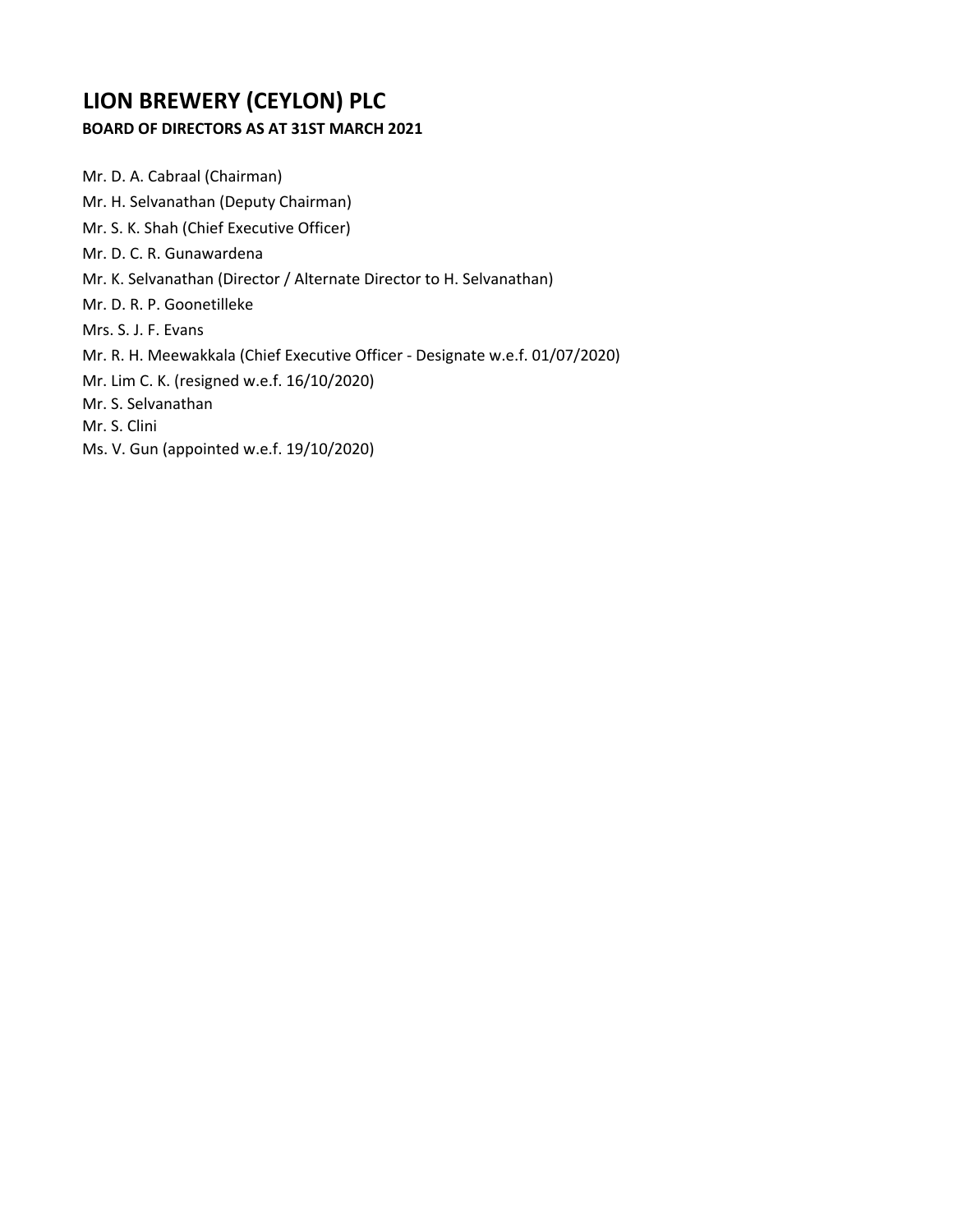# **LION BREWERY (CEYLON) PLC CONDENSED STATEMENT OF FINANCIAL POSITION**

|                                       | Company    |            | Group      |            |
|---------------------------------------|------------|------------|------------|------------|
|                                       | 31-Mar-21  | 31-Mar-20  | 31-Mar-21  | 31-Mar-20  |
| <b>In Rs.'000s</b>                    |            | (Audited)  |            | (Audited)  |
| <b>ASSETS</b>                         |            |            |            |            |
| <b>Non- Current Assets</b>            |            |            |            |            |
| Property, plant & equipment           | 17,408,326 | 17,554,046 | 18,819,887 | 19,152,259 |
| Right of use assets                   | 164,119    | 162,759    | 164,119    | 162,759    |
| Intangible assets                     | 1,225,109  | 1,642,330  | 1,225,109  | 1,642,330  |
| Investments in subsidiary             | 1,029,623  | 1,029,623  |            |            |
| <b>Total Non-Current Assets</b>       | 19,827,177 | 20,388,758 | 20,209,115 | 20,957,348 |
|                                       |            |            |            |            |
| <b>Current Assets</b>                 |            |            |            |            |
| Inventories                           | 3,493,117  | 2,582,120  | 3,493,117  | 2,582,120  |
| Trade and other receivables           | 1,334,241  | 1,291,041  | 1,340,316  | 1,297,428  |
| Amounts due from related companies    | 445,619    | 609,024    | 445,619    | 609,024    |
| Cash and cash equivalents             | 9,525,907  | 13,183,568 | 9,665,398  | 13,338,381 |
| <b>Total Current Assets</b>           | 14,798,884 | 17,665,753 | 14,944,450 | 17,826,953 |
| <b>Total Assets</b>                   | 34,626,061 | 38,054,511 | 35,153,565 | 38,784,301 |
|                                       |            |            |            |            |
| <b>EQUITY AND LIABILITIES</b>         |            |            |            |            |
| <b>Equity</b>                         |            |            |            |            |
| Stated capital                        | 2,537,801  | 2,537,801  | 2,537,801  | 2,537,801  |
| Capital reserves                      | 972,968    | 972,968    | 1,388,475  | 1,388,475  |
| Retained earnings                     | 13,380,781 | 11,427,695 | 13,048,135 | 11,216,367 |
| <b>Total Equity</b>                   | 16,891,550 | 14,938,464 | 16,974,411 | 15,142,643 |
| <b>Non- Current Liabilities</b>       |            |            |            |            |
| Loans and borrowings                  | 3,497,060  | 2,633,041  | 3,497,060  | 2,633,041  |
| Lease creditor (Note 04)              | 165,321    | 158,642    | 165,321    | 158,642    |
| Employee benefits                     | 233,933    | 198,737    | 233,933    | 198,737    |
| Net deferred tax liabilities          | 4,646,787  | 4,602,596  | 5,088,526  | 5,116,420  |
| <b>Total Non- Current Liabilities</b> | 8,543,101  | 7,593,016  | 8,984,840  | 8,106,840  |
|                                       |            |            |            |            |
| <b>Current Liabilities</b>            |            |            |            |            |
| Trade and other payables              | 1,873,131  | 1,477,865  | 1,874,995  | 1,486,979  |
| Amounts due to related companies      | 123,342    | 108,371    | 122,828    | 107,748    |
| Refundable deposits                   | 1,900,393  | 1,715,620  | 1,900,393  | 1,715,620  |
| <b>Current tax liabilities</b>        | 2,383,576  | 82,996     | 2,385,113  | 86,292     |
| Loans and borrowings                  | 1,868,664  | 9,958,243  | 1,868,664  | 9,958,243  |
| Lease creditor (Note 04)              | 19,900     | 12,370     | 19,900     | 12,370     |
| <b>Bank overdrafts</b>                | 1,022,404  | 2,167,566  | 1,022,421  | 2,167,566  |
| <b>Total Current Liabilities</b>      | 9,191,410  | 15,523,031 | 9,194,314  | 15,534,818 |
| <b>Total Liabilities</b>              | 17,734,511 | 23,116,047 | 18,179,154 | 23,641,658 |
| <b>Total Equity and Liabilities</b>   | 34,626,061 | 38,054,511 | 35,153,565 | 38,784,301 |
|                                       |            |            |            |            |
| Net assets per ordinary share (Rs.)   | 211.14     | 186.73     | 212.18     | 189.28     |

The above figures are provisional and subject to audit.

These financial statements are in compliance with the requirements of the Companies Act No. 07 of 2007.

# (Sgd.) **J.N. Goonaratne** Financial Controller‐Corporate

The Board of Directors is responsible for the preparation and presentation of these Financial Statements.

Approved and signed on behalf of the Managers Approved and signed on behalf of the Board

(Sgd.) (Sgd.) (Sgd.) **V. R. Wijesinghe S.K. Shah D.R.P. Goonetilleke** Director Director Director **Carsons Management Services (Private) Limited** 7th May 2021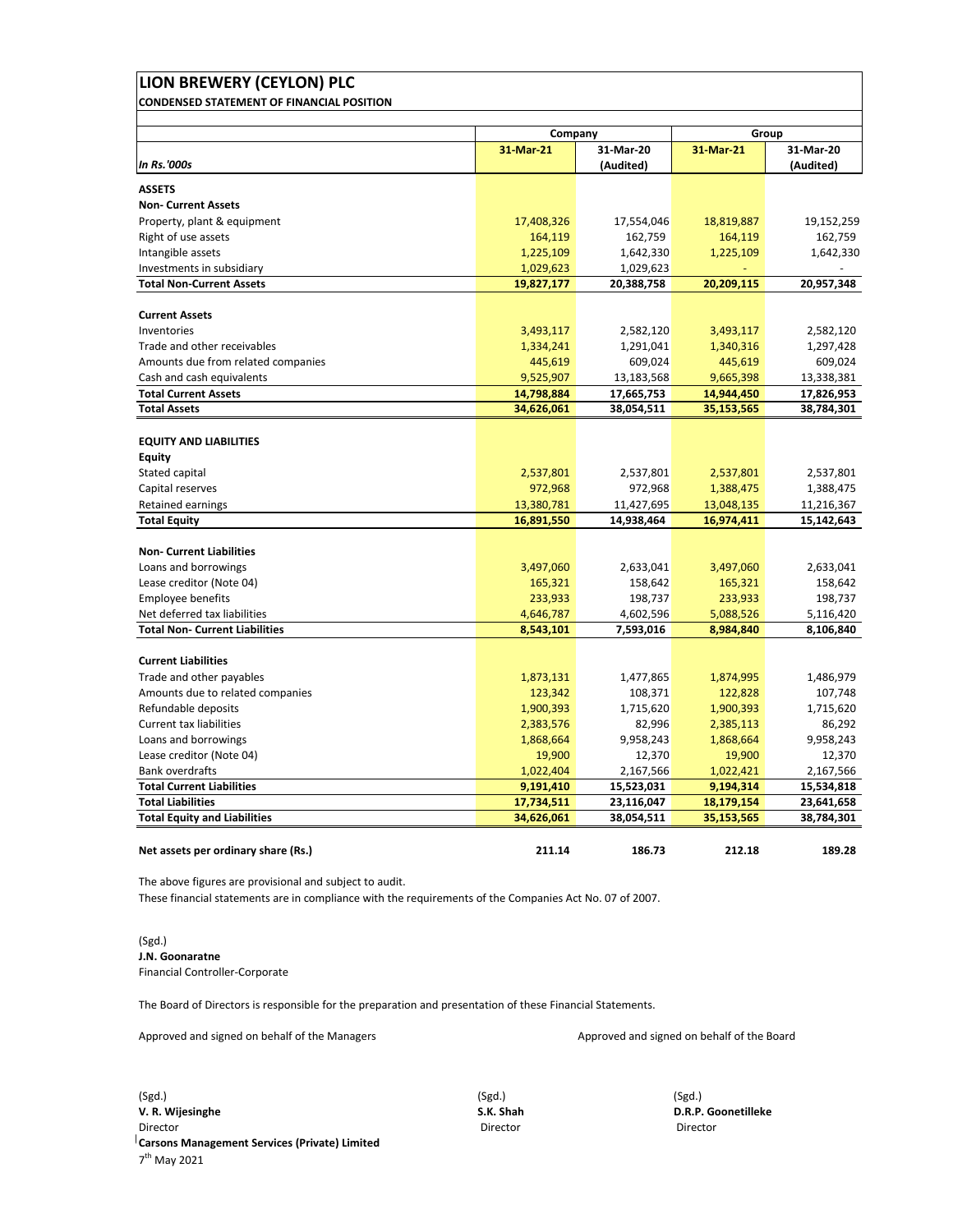# **LION BREWERY (CEYLON) PLC**

**CONDENSED STATEMENT OF COMPREHENSIVE INCOME ‐ COMPANY**

| In Sri Lankan Rs.'000s                                     | <b>Quarter Ended</b> |             | Change                   |                | <b>Year Ended</b> | Change                   |
|------------------------------------------------------------|----------------------|-------------|--------------------------|----------------|-------------------|--------------------------|
|                                                            | 31.03.2021           | 31.03.2020  | %                        | 31.03.2021     | 31.03.2020        | %                        |
| Revenue                                                    | 14,766,875           | 12,117,404  | 22                       | 49,849,287     | 47,835,328        | 4                        |
| Cost of sales                                              | (11, 575, 920)       | (9,895,422) | 17                       | (39,828,971)   | (37, 330, 756)    | 7                        |
| <b>Gross profit</b>                                        | 3,190,955            | 2,221,982   | 44                       | 10,020,316     | 10,504,572        | (5)                      |
| Other income                                               | 235,547              | 40,088      | 488                      | 331,241        | 150,253           | 120                      |
|                                                            | 3,426,502            | 2,262,070   | 51                       | 10,351,557     | 10,654,825        | (3)                      |
| Distribution expenses                                      | (858, 127)           | (762, 443)  | 13                       | (2,815,812)    | (2,908,894)       | (3)                      |
| Administrative expenses                                    | (520, 263)           | (402, 148)  | 29                       | (1,617,768)    | (1,556,963)       | 4                        |
| Other expenses                                             | (206, 661)           | (67, 674)   | 205                      | (562, 558)     | (517, 623)        | 9                        |
| Impairment of intangible assets                            | (449,084)            | (202, 133)  | 122                      | (449, 084)     | (740, 315)        | (39)                     |
| Operating profit before finance cost                       | 1,392,367            | 827,672     | 68                       | 4,906,335      | 4,931,030         | (1)                      |
| Finance income                                             | 121,570              | 211,012     | (42)                     | 688,286        | 1,012,709         | (32)                     |
| Finance costs                                              | (171, 438)           | (341,061)   | (50)                     | (1, 143, 396)  | (1,538,036)       | (26)                     |
| Net finance costs                                          | (49, 868)            | (130, 049)  | (62)                     | (455, 110)     | (525,327)         | (13)                     |
| <b>Profit before taxation</b>                              | 1,342,499            | 697,623     | 92                       | 4,451,225      | 4,405,703         | $\mathbf{1}$             |
| Income tax expense                                         | (644, 660)           | (72, 555)   | 789                      | (1,815,068)    | (1,743,340)       | $\overline{4}$           |
| Deferred taxation                                          | (66, 806)            | (5,656)     | 1,081                    | (43, 743)      | 229,037           | (119)                    |
| <b>Profit after taxation</b>                               | 631,033              | 619,412     | $\mathbf{2}$             | 2,592,414      | 2,891,400         | (10)                     |
| Other comprehensive income                                 |                      |             |                          |                |                   |                          |
| Items that will not be reclassified to profit or loss      |                      |             |                          |                |                   |                          |
| Remeasurement of employee benefit obligations              | 1,119                | 11,545      | (90)                     | 1,119          | 11,545            | (90)                     |
| Deferred tax charge on actuarial gain                      | (447)                | (4,618)     | (90)                     | 447)           | (4,618)           | (90)                     |
| Revaluation gain on land & buildings                       | $\blacksquare$       | 317,351     | $\overline{\phantom{a}}$ | $\blacksquare$ | 317,351           | $\overline{\phantom{a}}$ |
| Deferred tax charge on land and building revaluation       |                      | (126, 940)  | $\overline{a}$           |                | (126, 940)        | ÷                        |
| Total other comprehensive income for the period net of tax | 672                  | 197,338     | (100)                    | 672            | 197,338           | (100)                    |
| Total comprehensive income for the period                  | 631,705              | 816,750     | (23)                     | 2,593,086      | 3,088,738         | (16)                     |
|                                                            |                      |             |                          |                |                   |                          |
| Earnings per ordinary share (Rs.)                          | 7.89                 | 7.74        |                          | 32.41          | 36.14             |                          |

*The above figures are provisional and subject to audit.*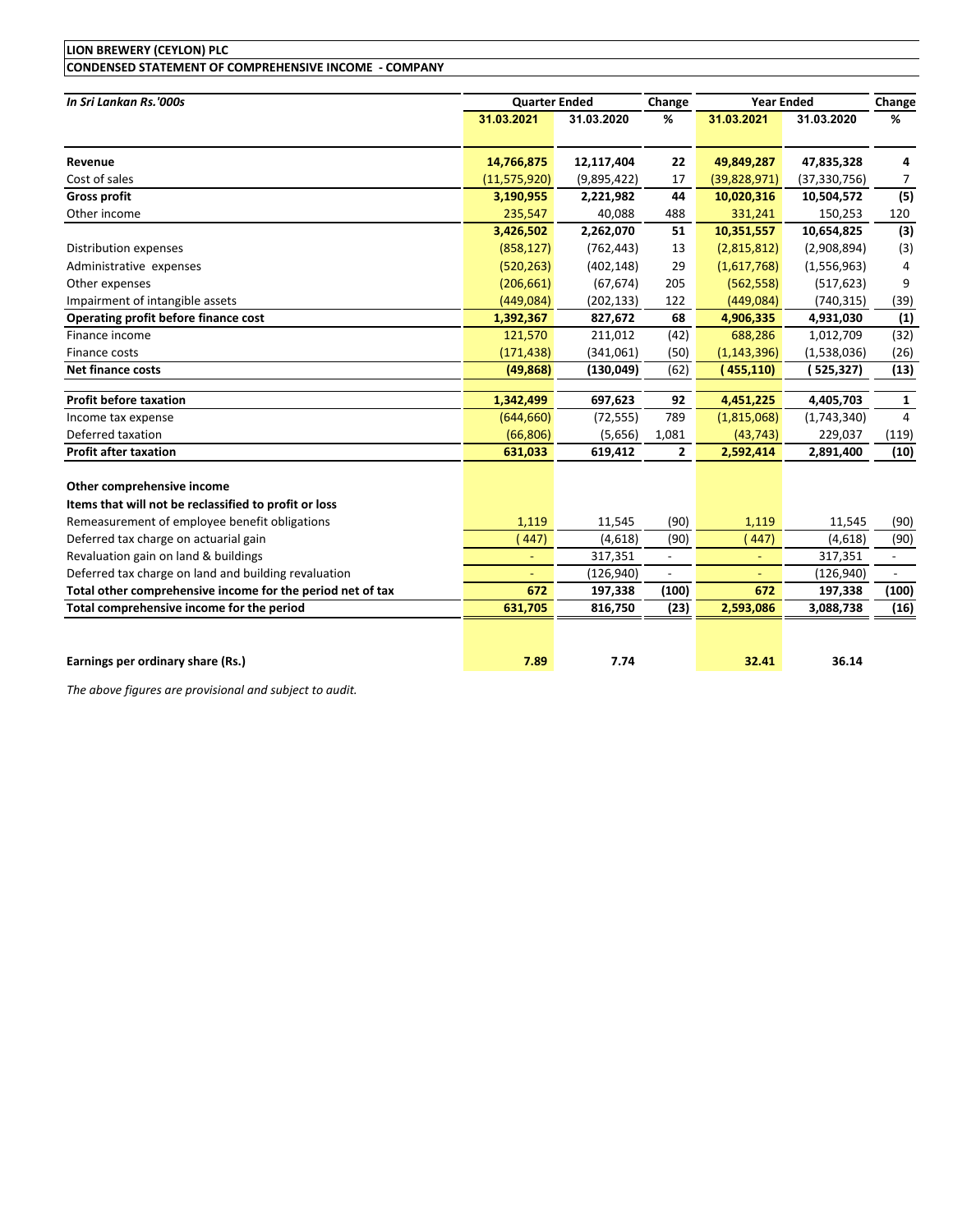# **LION BREWERY (CEYLON) PLC CONDENSED STATEMENT OF COMPREHENSIVE INCOME ‐ GROUP**

| In Sri Lankan Rs.'000s                                     | <b>Quarter Ended</b> |                       | Change | <b>Year Ended</b> | Change                |       |
|------------------------------------------------------------|----------------------|-----------------------|--------|-------------------|-----------------------|-------|
|                                                            | 31.03.2021           | 31.03.2020            | %      | 31.03.2021        | 31.03.2020            | %     |
|                                                            |                      |                       |        |                   |                       |       |
| Revenue                                                    | 14,766,875           | 12,117,404            | 22     | 49,849,287        | 47,835,328            | 4     |
| Cost of sales                                              | (11, 575, 920)       | (9,895,422)           | 17     | (39, 828, 971)    | (37, 330, 756)        | 7     |
| <b>Gross profit</b>                                        | 3,190,955            | 2,221,982             | 44     | 10,020,316        | 10,504,572            | (5)   |
| Other income                                               | 241,560              | 40,108                | 502    | 338,404           | 162,319               | 108   |
|                                                            | 3,432,515            | 2,262,090             | 52     | 10,358,720        | 10,666,891            | (3)   |
| Distribution expenses                                      | (858, 127)           | (762, 443)            | 13     | (2,815,812)       | (2,908,894)           | (3)   |
| Administrative expenses                                    | (542, 029)           | (413, 952)            | 31     | (1,665,071)       | (1,594,622)           | 4     |
| Other expenses                                             | (366, 919)           | (67, 674)             | 442    | (722, 816)        | (517, 623)            | 40    |
| Impairment of intangible assets                            | (449, 084)           | (202, 133)            | 122    | (449,084)         | (740, 315)            | (39)  |
| <b>Operating profit before finance cost</b>                | 1,216,356            | 815,888               | 49     | 4,705,937         | 4,905,437             | (4)   |
| Finance income                                             | 122,638              | 212,822               | (42)   | 695,281           | 1,020,932             | (32)  |
| Finance costs                                              | (171, 438)           | (341,061)             | (50)   | (1, 143, 396)     | (1,538,036)           | (26)  |
| Net finance costs                                          | (48, 800)            | (128, 239)            | (62)   | (448, 115)        | (517, 104)            | (13)  |
|                                                            |                      |                       |        |                   |                       |       |
| <b>Profit before taxation</b>                              | 1,167,556            | 687,649               | 70     | 4,257,822         | 4,388,333             | (3)   |
| Income tax expense                                         | (644, 661)           | (72, 556)             | 789    | (1,815,068)       | (1,743,340)           | 4     |
| Deferred taxation                                          | 5,279                | (67, 556)             | (108)  | 28,342            | 167,137               | (83)  |
| <b>Profit after taxation</b>                               | 528,174              | 547,537               | (4)    | 2,471,096         | 2,812,130             | (12)  |
| Other comprehensive income                                 |                      |                       |        |                   |                       |       |
| Items that will not be reclassified to profit or loss      |                      |                       |        |                   |                       |       |
| Remeasurement of employee benefit obligations              | 1,119                | 11,545                | (90)   | 1,119             | 11,545                | (90)  |
| Deferred tax charge on actuarial (gain)/loss               | (447)                | (4,618)               | (90)   | (447)             | (4,618)               | (90)  |
| Revaluation gain on land & buildings                       | $\blacksquare$       | 560,472               |        | $\blacksquare$    | 560,472               |       |
| Deferred tax charge on land and building revaluation       |                      |                       |        |                   |                       |       |
| Total other comprehensive income for the period net of tax | 672                  | (278, 767)<br>288,632 | (100)  | 672               | (278, 767)<br>288,632 | (100) |
| Total comprehensive income for the period                  | 528,846              | 836,169               | (37)   | 2,471,768         | 3,100,762             | (20)  |
|                                                            |                      |                       |        |                   |                       |       |
| Earnings per ordinary share (Rs.)                          | 6.60                 | 6.84                  |        | 30.89             | 35.15                 |       |

*The above figures are provisional and subject to audit.*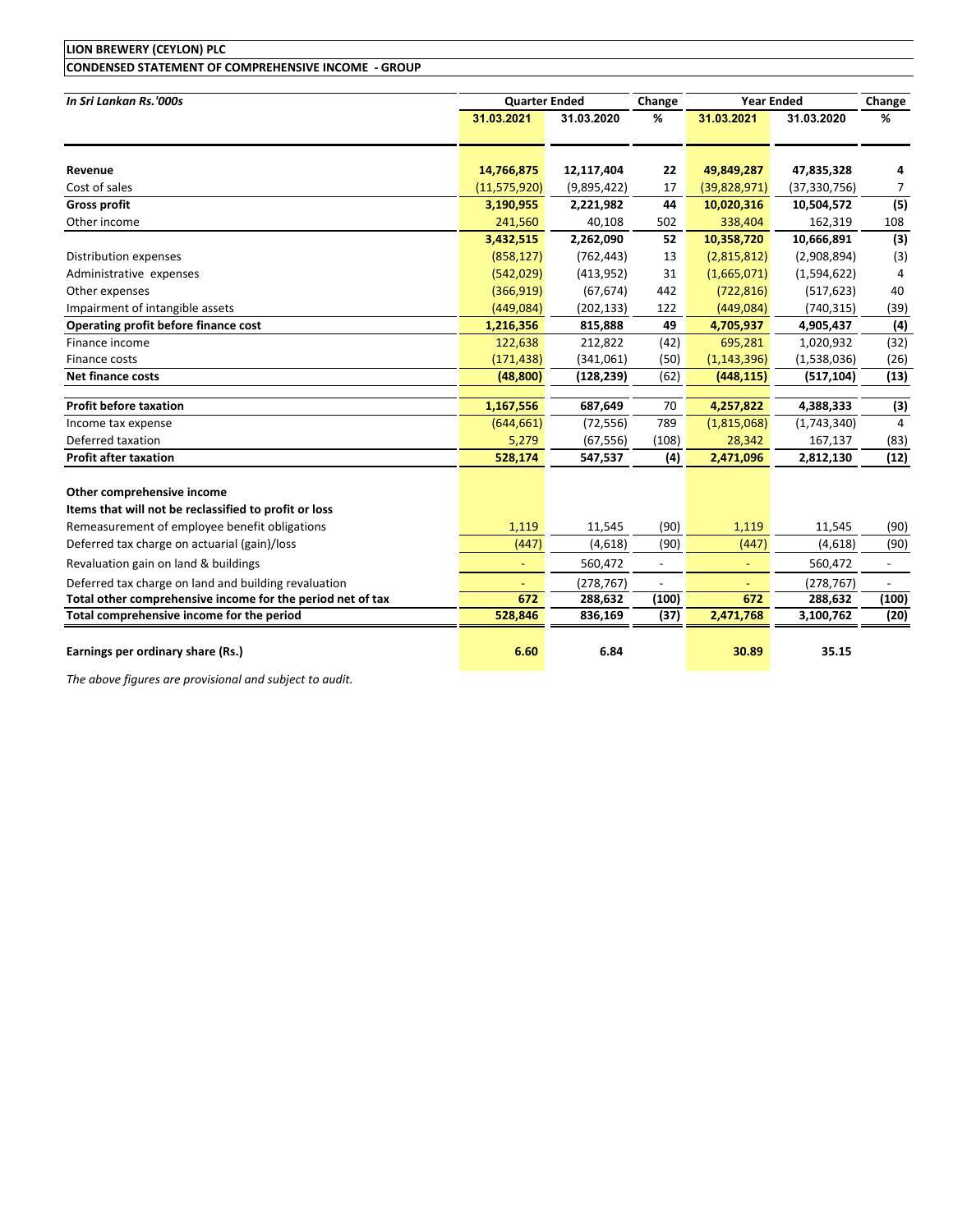| LION BREWERY (CEYLON) PLC                                                                           |                          |                        |                             |                     |
|-----------------------------------------------------------------------------------------------------|--------------------------|------------------------|-----------------------------|---------------------|
| <b>STATEMENT OF CHANGES IN EQUITY</b>                                                               |                          |                        |                             |                     |
| Company                                                                                             |                          |                        |                             |                     |
| <b>In Rs.'000s</b>                                                                                  | <b>Stated Capital</b>    | Revaluation<br>Reserve | Retained<br><b>Earnings</b> | <b>Total Equity</b> |
| Balance as at 1st April 2019                                                                        | 2,537,801                | 782,557                | 9,008,246                   | 12,328,604          |
| Total comprehensive income for the year                                                             |                          |                        |                             |                     |
| Profit for the year                                                                                 |                          | $\sim$                 | 2,891,400                   | 2,891,400           |
| Other comprehensive income for the year                                                             |                          | 190,411                | 6,927                       | 197,338             |
| Total comprehensive income for the year                                                             | L.                       | 190,411                | 2,898,327                   | 3,088,738           |
| Transactions with owners of the Company                                                             |                          |                        |                             |                     |
| Distribution made to owners                                                                         |                          |                        |                             |                     |
| Ordinary dividends                                                                                  |                          |                        | (480,000)                   | (480,000)           |
| Forfeiture of unclaimed dividends                                                                   |                          |                        | 1,122                       | 1,122               |
| Balance as at 31st March 2020                                                                       | 2,537,801                | 972.968                | 11,427,695                  | 14,938,464          |
| Balance as at 1st April 2020                                                                        | 2,537,801                | 972,968                | 11,427,695                  | 14,938,464          |
| Total comprehensive income for the period                                                           |                          |                        |                             |                     |
| Profit for the period                                                                               |                          |                        | 2,592,414                   | 2,592,414           |
| Other comprehensive income for the period                                                           |                          |                        | 672                         | 672                 |
| Total comprehensive income for the period                                                           |                          | $\overline{a}$         | 2,593,086                   | 2,593,086           |
| Transactions with owners of the Company<br><b>Distribution made to owners</b><br>Ordinary dividends |                          |                        | (640,000)                   | (640,000)           |
| Balance as at 31st March 2021                                                                       | 2,537,801                | 972,968                | 13,380,781                  | 16,891,550          |
| <b>GROUP</b><br>Balance as at 1st April 2019<br>Total comprehensive income for the year             | 2,537,801                | 1,106,770              | 8,876,188                   | 12,520,759          |
| Profit for the year                                                                                 |                          |                        | 2,812,130                   | 2,812,130           |
| Other comprehensive income for the year                                                             |                          | 281,705                | 6,927                       | 288,632             |
| Total comprehensive income for the year                                                             |                          | 281,705                | 2,819,057                   | 3,100,762           |
| Transactions with owners of the Company<br><b>Distribution made to owners</b>                       |                          |                        |                             |                     |
| Ordinary dividends                                                                                  |                          |                        | (480,000)                   | (480,000)           |
| Forfeiture of unclaimed dividends                                                                   |                          |                        | 1,122                       | 1,122               |
| Balance as at 31st March 2020                                                                       | 2,537,801                | 1,388,475              | 11,216,367                  | 15,142,643          |
| Balance as at 1st April 2020<br>Total comprehensive income for the year                             | 2,537,801                | 1,388,475              | 11,216,367                  | 15,142,643          |
| Profit for the period                                                                               |                          |                        | 2,471,096                   | 2,471,096           |
| Other comprehensive income for the period                                                           | $\overline{\phantom{a}}$ |                        | 672                         | 672                 |
| Total comprehensive income for the year                                                             | $\blacksquare$           |                        | 2,471,768                   | 2,471,768           |
|                                                                                                     |                          |                        |                             |                     |
| Transactions with owners of the Company                                                             |                          |                        |                             |                     |
| <b>Distribution made to owners</b><br>Ordinary dividends                                            |                          |                        | (640,000)                   | (640,000)           |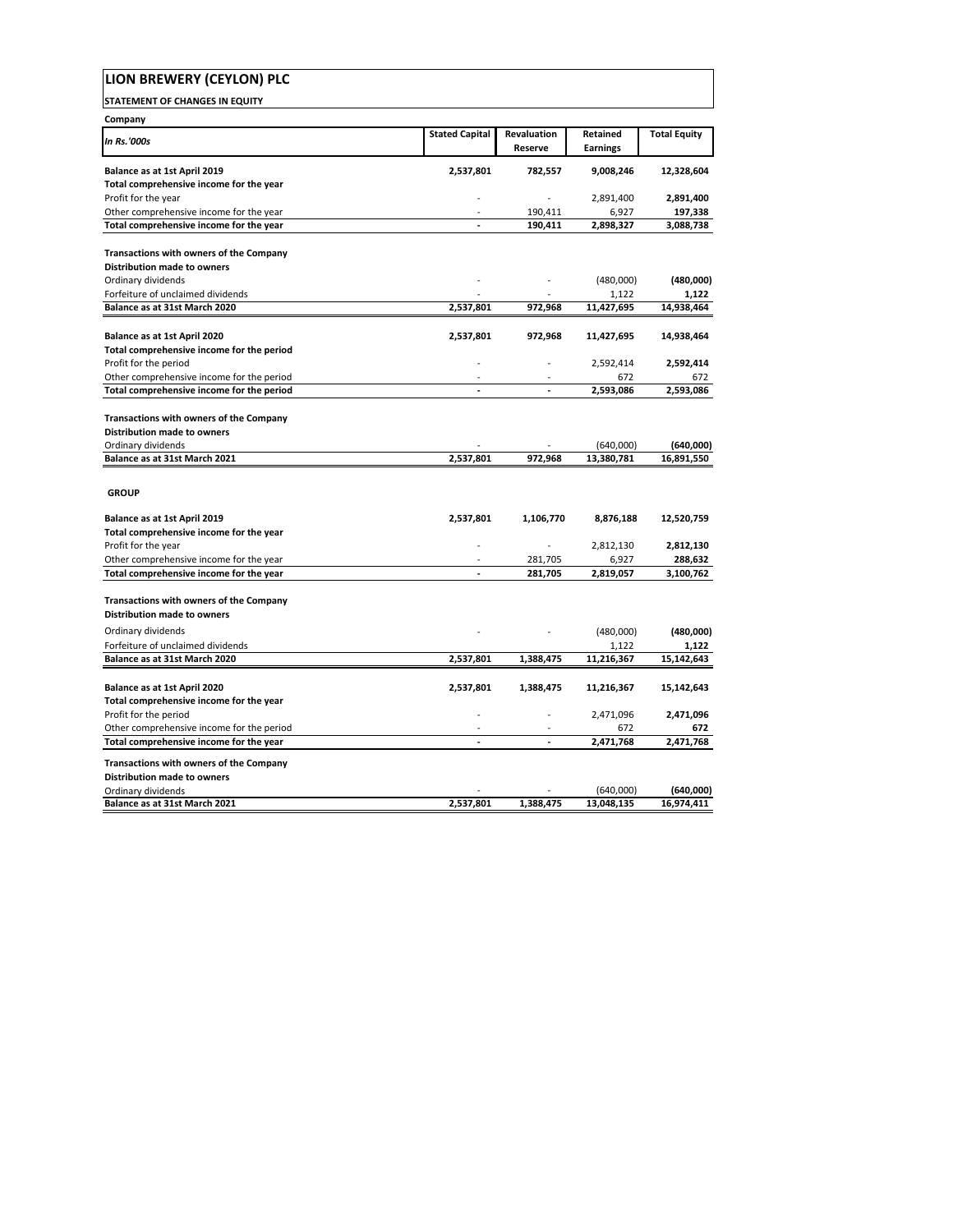| LION BREWERY (CEYLON) PLC                                                                              |                          |                         |                          |               |  |
|--------------------------------------------------------------------------------------------------------|--------------------------|-------------------------|--------------------------|---------------|--|
| <b>STATEMENT OF CASH FLOWS</b>                                                                         |                          |                         |                          |               |  |
|                                                                                                        | Company                  |                         | Group                    |               |  |
| <b>Period ended</b><br>In Rs.'000s                                                                     | 31.03.2021               | 31.03.2020              | 31.03.2021               | 31.03.2020    |  |
|                                                                                                        |                          | (Audited)               |                          | (Audited)     |  |
| Cash flows from operating activities                                                                   |                          |                         |                          |               |  |
| <b>Profit before taxation</b>                                                                          | 4,451,225                | 4,405,703               | 4,257,822                | 4,388,333     |  |
| Adjustments for:                                                                                       |                          |                         |                          |               |  |
| Finance costs                                                                                          | 1,189,236                | 1,557,657               | 1,189,236                | 1,557,657     |  |
| Depreciation on property, plant & equipment                                                            | 1,273,080                | 1,185,684               | 1,299,019                | 1,212,460     |  |
| Amortization on Intangible assets                                                                      | 7,436                    | 4,850                   | 7,436                    | 4,850         |  |
| Depreciation on Leased assets                                                                          | 32,208                   | 22,916                  | 32,208                   | 22,916        |  |
| Net inventory provision /(reversal)                                                                    | (3, 354)                 | 38,847                  | (3, 354)                 | 38,847        |  |
| Provision for retirement benefit obligation                                                            | 39,267                   | 38,858                  | 39,267                   | 38,858        |  |
| Impairment of property, plant & equipment                                                              |                          | 4,729                   | 160,258                  | 4,729         |  |
| Impairment of intangible assets                                                                        | 449,084                  | 740,315                 | 449,084                  | 740,315       |  |
| Loss /(gain) on disposal of property, plant & equipment                                                | 17,645                   | (8,950)                 | 17,649                   | (19, 246)     |  |
| Loss on disposal of retainable containers                                                              |                          | 132,443                 |                          | 132,443       |  |
| Lease interest                                                                                         | 28,716                   | 15,508                  | 28,716                   | 15,508        |  |
| Deposit liability write back                                                                           | (168,072)                |                         | (168,072)                |               |  |
| Exchange loss/ (gain)                                                                                  | 308                      | 6,167                   | 308                      | 6,166         |  |
| Finance Income                                                                                         | (688, 286)               | (1,012,709)             | (695, 281)               | (1,020,932)   |  |
| Operating cash flow before working capital changes                                                     | 6,628,493                | 7,132,017               | 6,614,297                | 7,122,904     |  |
| (Increase)/Decrease in inventories                                                                     | (907, 643)               | (515, 156)              | (907, 643)               | (515, 156)    |  |
| (Increase)/Decrease in trade and other receivables                                                     | (43,508)                 | 454,327                 | (43, 196)                | 455,641       |  |
| (Increase)/Decrease in amounts due from related companies                                              | 163,405                  | 104,206                 | 163,405                  | 104,206       |  |
| Increase/(Decrease) in tax payable                                                                     | 1,787,374                | (1,754,305)             | 1,785,615                | (1,753,671)   |  |
| Increase/(Decrease) in trade and other payables                                                        | 395,266                  | 377,126                 | 388,467                  | 379,387       |  |
| Increase/(Decrease) in amounts due to related companies                                                | 14,971                   | (6,689)                 | 15,080                   | (7, 198)      |  |
| Cash generated from operations                                                                         | 8,038,358                | 5,791,526               | 8,016,025                | 5,786,113     |  |
| Finance expenses paid                                                                                  | (1, 114, 494)            | (1,419,256)             | (1, 114, 494)            | (1,419,256)   |  |
| Retirement benefits paid                                                                               | (2,952)                  | (26,006)                | (2,952)                  | (26,006)      |  |
| Tax paid                                                                                               | (1,301,862)              | (2,391,223)             | (1,301,862)              | (2,391,223)   |  |
| Net cash generated from operating activities                                                           | 5,619,050                | 1,955,041               | 5,596,717                | 1,949,629     |  |
| Cash flows from investing activities                                                                   |                          |                         |                          |               |  |
| Purchase and construction of property, plant & equipment                                               | (1, 170, 556)            | (1,889,170)             | (1, 170, 556)            | (1,889,170)   |  |
| Purchase of intangible assets                                                                          | (27, 196)                | (5, 747)                | (27, 196)                | (5, 747)      |  |
| Proceeds from sale of property, plant & equipment                                                      |                          | 9,713                   |                          | 37,350        |  |
| Agent deposits received                                                                                | 366,291                  | 259,396                 | 366,291                  | 259,396       |  |
| Interest received                                                                                      | 688,286                  | 1,012,709               | 695,281                  | 1,020,932     |  |
| Net cash (used in)/generated from investing activities                                                 | (143, 175)               | (613,099)               | (136, 180)               | (577, 239)    |  |
|                                                                                                        |                          |                         |                          |               |  |
| Cash flows from financing activities                                                                   |                          |                         |                          |               |  |
| Loans and borrowings received                                                                          | 3,000,000                | 4,373,249               | 3,000,000                | 4,373,249     |  |
| Repayments of loans and borrowing                                                                      | (10, 300, 300)           | (1,592,619)             | (10, 300, 300)           | (1,592,619)   |  |
| Repayments of debentures                                                                               |                          | (2,000,000)             |                          | (2,000,000)   |  |
| Lease payments                                                                                         | (48,075)                 | (30, 171)               | (48,075)                 | (30, 171)     |  |
| Forfeiture of unclaimed dividends                                                                      |                          | 1,122                   |                          | 1,122         |  |
| Dividend paid net of tax                                                                               | (640,000)                | (413,985)               | (640,000)                | (413, 985)    |  |
| Net cash used in financing activities                                                                  | (7,988,375)              | 337,596                 | (7,988,375)              | 337,596       |  |
| Net (decrease)/increase in cash & cash equivalents                                                     |                          |                         |                          |               |  |
|                                                                                                        | (2,512,499)              | 1,679,538               | (2,527,838)              | 1,709,985     |  |
|                                                                                                        |                          |                         |                          |               |  |
| Cash & cash equivalents at the beginning of the year<br>Cash & cash equivalents at the end of the year | 11,016,002               | 9,336,464<br>11,016,002 | 11,170,815               | 9,460,830     |  |
|                                                                                                        | 8,503,503                |                         | 8,642,977                | 11,170,815    |  |
| Analysis of cash and cash equivalents                                                                  |                          |                         |                          |               |  |
| Cash and cash equivalents                                                                              |                          | 13,183,568              |                          | 13,338,381    |  |
| Bank overdraft                                                                                         | 9,525,907<br>(1,022,404) | (2, 167, 566)           | 9,665,398<br>(1,022,421) | (2, 167, 566) |  |
|                                                                                                        | 8,503,503                | 11,016,002              | 8,642,977                | 11,170,815    |  |
|                                                                                                        |                          |                         |                          |               |  |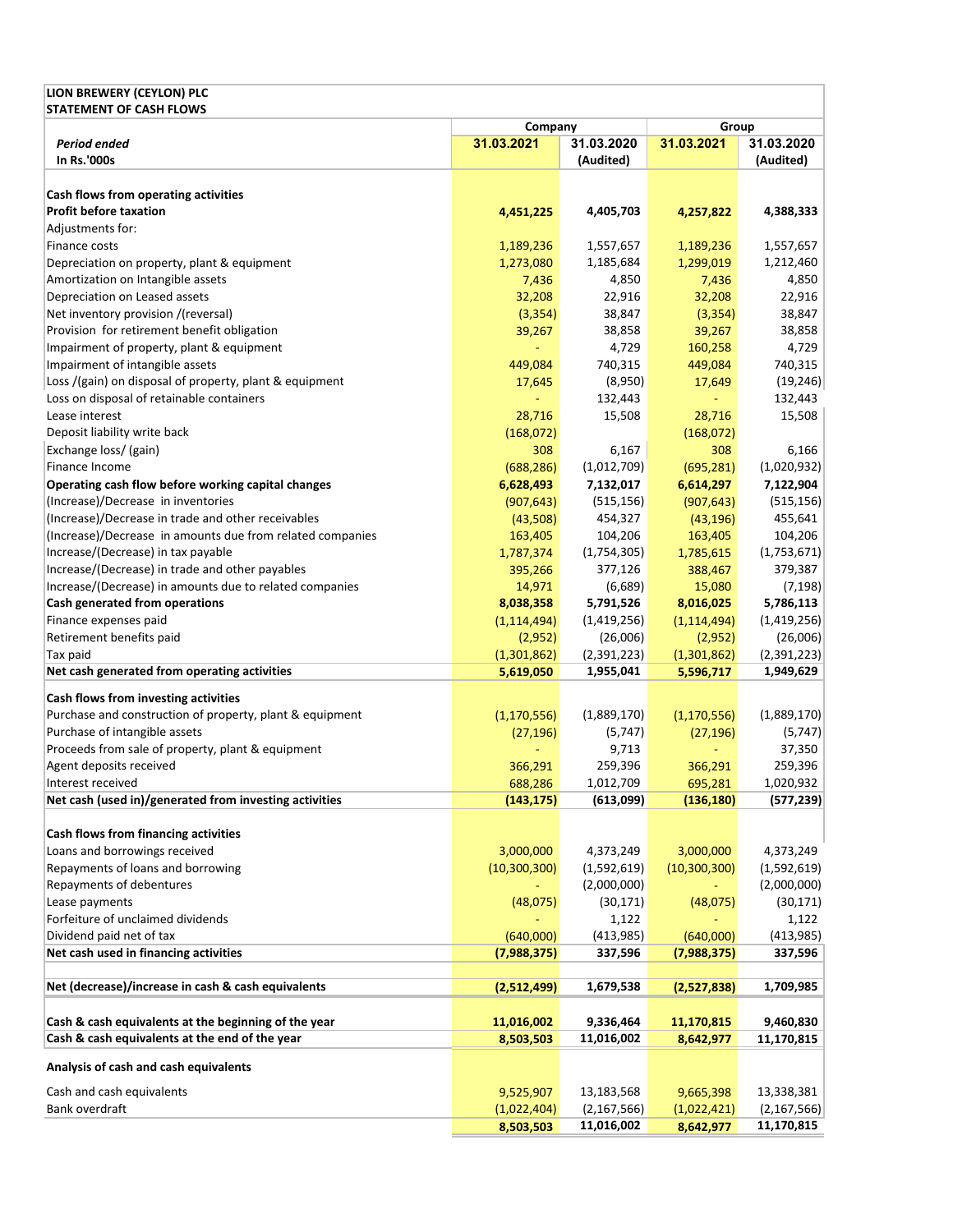# **LION BREWERY (CEYLON) PLC**

**NOTES TO THE FINANCIAL STATEMENTS**

## **1 CORPORATE INFORMATION**

Lion Brewery (Ceylon) PLC is a public limited liability Company incorporated and domiciled in Sri Lanka and is listed on the Colombo Stock Exchange. The parent company is Ceylon Beverage Holdings PLC and the ultimate parent company is Bukit Darah PLC. The registered office of the Company is situated at No 61, Janadhipathi Mawatha, Colombo 01 and the principal place of business is situated at No 254, Colombo Road, Biyagama.

The Interim Consolidated Financial Statements comprise of the Company and its subsidiaries (together referred to as the "Group" and individually Group entities). The subsidiaries of the Company are set out below.

| Subsidiary                      | <b>Controlling interest</b> | Note                    |
|---------------------------------|-----------------------------|-------------------------|
| Pearl Springs (Private) Limited | 100%                        | "PSPL"                  |
| Millers Brewery Limited         | 100%                        | 100% Subsidiary of PSPL |

## **2 BASIS OF PREPARATION**

## **2.1 Statement of Compliance**

The condensed Interim Financial Statements of the Company and Group have been prepared in accordance with Sri Lanka Accounting Standard ‐ LKAS 34 – Interim Financial Reporting. This Interim Financial Statement should be read in conjunction with the Annual Financial Statements for the year ended 31st March 2020 including the changes to accounting policies as a result of adapting to Sri Lanka Financial Reporting Standards, (" SLFRSs/LKASs")

### **2.2 Basis of measurement**

The Financial Statements have been prepared on the historical cost basis and applied consistently with no adjustments being made for inflationary factors affecting the financial statements, except for the following;

‐ Freehold Land and buildings are measured at cost at the time of acquisition and construction and subsequently at revalued amounts, which are the fair values at the date of revaluation less accumulated depreciation and impairment losses, if any.

‐ Employee benefits are recognized as the net total of the plan assets, plus unrecognized past service cost and unrecognized actuarial losses, less unrecognized actuarial gains and the present value of the defined benefit obligation.

### **2.3 Functional Currency and Presentation Currency**

All values presented in the Financial Statements are in Sri Lankan Rupees Thousands (Rs.'000s) which is the Group's functional currency, unless otherwise indicated.

### **3 FINANCIAL COMMITMENTS AND CONTINGENT LIABILITIES**

## **3. 1 Finance Commitments**

Document credits established for foreign purchases of the Company as at 31st March 2021 amounts to Rs. 2,360,499,818/‐ (2020 ‐ Rs. 335,296,976/‐)

## **3.2 Contingencies**

Contingent liabilities as at 31st March 2021 amounts to Rs. 200,110,727/‐ (2020 ‐ Rs. 239,964,854/‐), being bank guarantees given to Government bodies and foreign suppliers for operational purposes.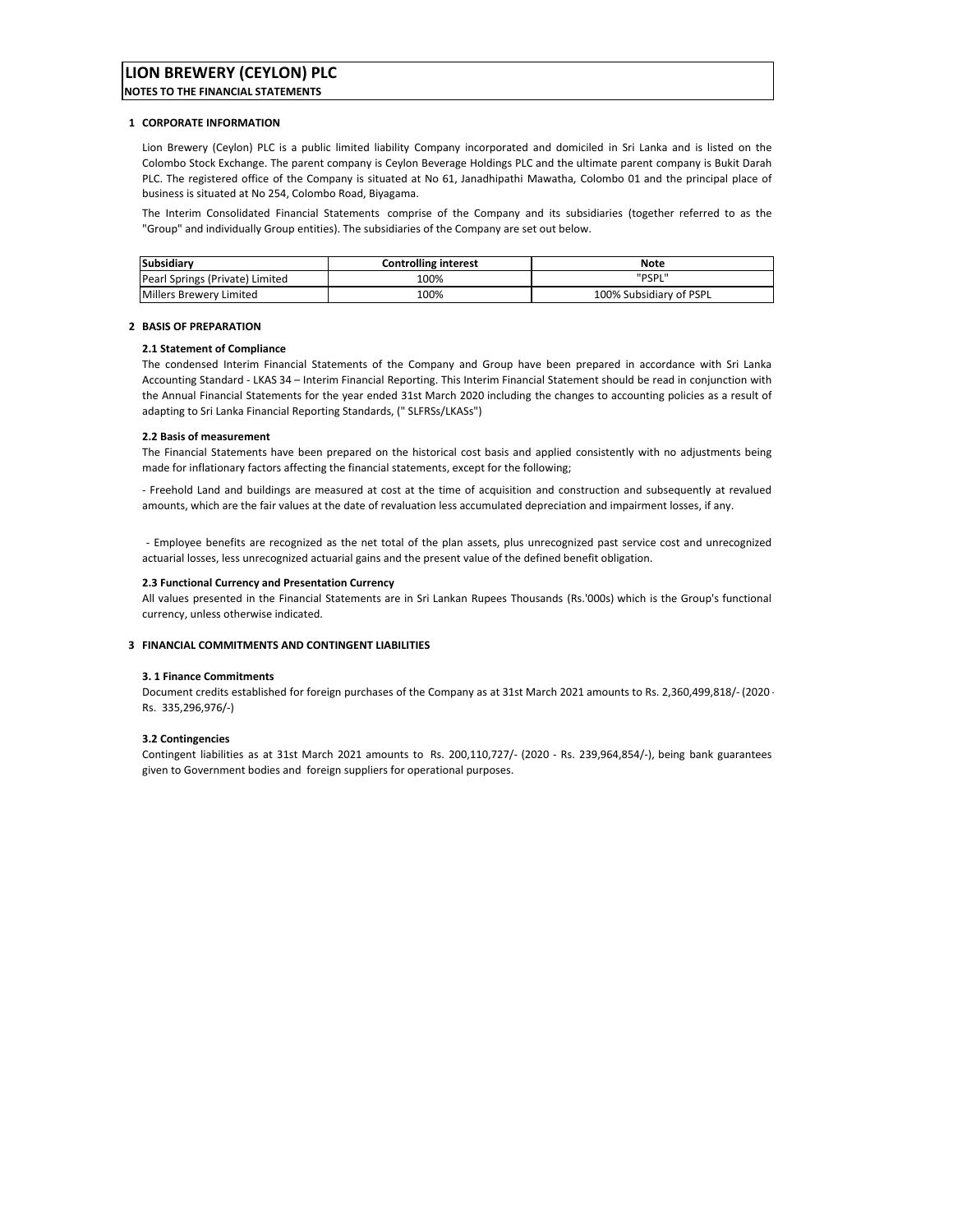### **4 LEASE CREDITOR**

|                                             | Company   |           | Group     |           |
|---------------------------------------------|-----------|-----------|-----------|-----------|
| In Rs. 000's                                | 31-Mar-21 | 31-Mar-20 | 31-Mar-21 | 31-Mar-20 |
| Balance as at beginning of the period       | 171,012   |           | 171.012   |           |
| Recognition of lease liability - SLFRS 16   |           | 107,239   |           | 107,239   |
| Leases obtained                             | 47.777    | 78.436    | 47.777    | 78.436    |
| Derecognition of lease liability - SLFRS 16 | (14, 209) |           | (14, 209) |           |
| Lease rentals paid                          | (48,075)  | (30, 171) | (48,075)  | (30, 171) |
| Interest expense for the period             | 28.716    | 15,508    | 28,716    | 15,508    |
| Balance as at end of the period             | 185.221   | 171.012   | 185.221   | 171,012   |

### **5 SEGMENTAL ANALYSIS**

The Company does not distinguish its products into significant components for different Geographical / Business segments as the differentiations are insignificant.

# **6 COMPARATIVE FIGURES**

Comparative figures/information have been reclassified where necessary in line with the changes to the new Sri Lanka Accounting Standards (SLFRS/LKAS).

# **7 EVENTS AFTER THE REPORTING PERIOD**

There were no material events taken place since March 31st, 2021 that require adjustments or disclosure in these Financial Statements.

# **8 INVESTOR INFORMATION**

| <b>Investor Information</b>             | <b>Quarter Ended</b> |            |            | <b>Year Ended</b> |
|-----------------------------------------|----------------------|------------|------------|-------------------|
|                                         | 31.03.2021           | 31.03.2020 | 31.03.2021 | 31.03.2020        |
| <b>Share Information</b>                |                      |            |            |                   |
| Price as at the end of the period (Rs.) | 569.00               | 520.00     | 569.00     | 520.00            |
| Highest price (Rs.)                     | 625.00               | 648.50     | 639.90     | 650.00            |
| Lowest price (Rs.)                      | 535.00               | 500.10     | 445.00     | 500.00            |
|                                         |                      |            |            |                   |
| <b>Trading Statistics</b>               |                      |            |            |                   |
| No of Transactions                      | 382                  | 193        | 1,459      | 707               |
| No of Shares traded                     | 1,454,393            | 1,436,613  | 5,374,644  | 2,549,677         |
| Value of all shares traded (Rs. Mn.)    | 799                  | 832        | 2,814      | 1,467             |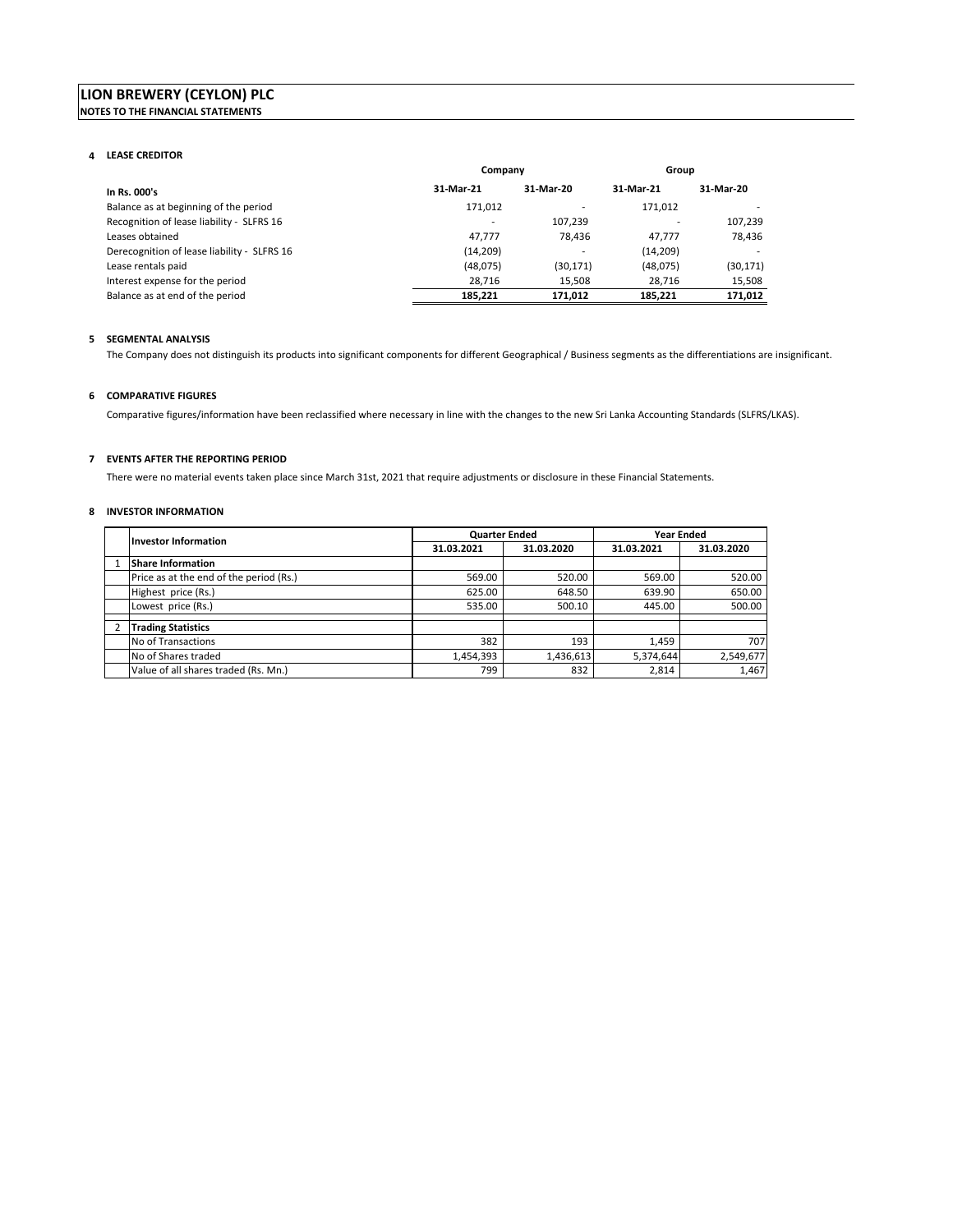# **9 TWENTY MAJOR SHAREHOLDERS AS AT 31ST MARCH 2021**

| #  | Name                                                                           | <b>Total Shares</b> | %     |
|----|--------------------------------------------------------------------------------|---------------------|-------|
| 1  | <b>CEYLON BEVERAGE HOLDINGS PLC</b>                                            | 41,798,788          | 52.25 |
| 2  | CARLSBERG BREWERY MALAYSIA BERHAD                                              | 20,000,686          | 25.00 |
| 3  | CB NY S/A ALLAN GRAY FRONTIER MARKETS EQUITY FUND LIMITED                      | 5,379,636           | 6.72  |
| 4  | CARSON CUMBERBATCH PLC A/C NO. 02                                              | 4,107,793           | 5.13  |
| 5  | CARSON CUMBERBATCH PLC A/C NO. 01                                              | 1,402,060           | 1.75  |
| 6  | BUKIT DARAH PLC A/C NO. 02                                                     | 1,300,000           | 1.63  |
|    | SSBT-AL MEHWAR COMMERCIAL INVESTMENTS L.L.C.                                   | 983,779             | 1.23  |
| 8  | RBC INVESTOR SERVICES BANK-COELI SICAV I- FRONTIER MARKETS FUND                | 703,190             | 0.88  |
| 9  | <b>BBH-RONDURE NEW WORLD FUND</b>                                              | 472,256             | 0.59  |
| 10 | <b>IGF CAPITAL GLOBAL LIMITED</b>                                              | 468,595             | 0.59  |
| 11 | <b>ISSBT-FRANK RUSSEL TRUST COMPANY COMINGLED BENEFIT FUNDS TRUST GNA-6QH3</b> | 303,516             | 0.38  |
| 12 | SAMPATH BANK PLC/MRS.PRIYANI DHARSHINI RATNAGOPAL                              | 300,000             | 0.38  |
| 13 | DEUTSCHE BANK AG AS TRUSTEE FOR JB VANTAGE VALUE EQUITY FUND                   | 207,947             | 0.26  |
| 14 | <b>PORTELET LIMITED</b>                                                        | 161,920             | 0.20  |
| 15 | UNION ASSURANCE PLC-UNIVERSAL LIFE FUND                                        | 155,894             | 0.19  |
| 16 | <b>DEUTSCHE BANK AG-LONDON</b>                                                 | 150,000             | 0.19  |
| 17 | TRANZ DOMINION, L.L.C.                                                         | 129,251             | 0.16  |
| 18 | <b>ISSBT-RUSSELL INVESTMENTS EMERGING MARKETS EQUITY POOL</b>                  | 106,498             | 0.13  |
| 19 | <b>NEWGREENS LIMITED</b>                                                       | 83,200              | 0.10  |
| 20 | MR. M.A. JAFFERJEE                                                             | 81,884              | 0.10  |

# **10 PUBLIC HOLDING**

The Company is in compliance with the Minimum Public Holding requirements for Companies listed on the Main Board as per Rule 7.13.1 (a) of the Listing Rules of the Colombo Stock Exchange, under Option 3, i.e. Float‐Adjusted Market Capitalization of Rs.5 Billion with 500 Public Shareholders and a Public Holding percentage of 7.5%.

| The Company's Public Holding as at 31st March 2021 |                 |
|----------------------------------------------------|-----------------|
| Market Capitalization of the Public Holding        | Rs.6.34 Billion |
| Percentage of ordinary shares held by the public   | 13.92%          |
| Number of Public Shareholders                      | 1.244           |

# **11 DIRECTOR'S SHAREHOLDINGS**

| As at 31st March 2021                                                       | <b>No. of Shares</b> |
|-----------------------------------------------------------------------------|----------------------|
| Mr. D. A. Cabraal (Chairman)                                                |                      |
| Mr. H. Selvanathan (Deputy Chairman)                                        | 1,579                |
| Mr. S. K. Shah (Chief Executive Officer)                                    | 6,016                |
| Mr. D. C. R. Gunawardena                                                    | 34                   |
| Mr. K. Selvanathan (Director / Alternate Director to H. Selvanathan)        |                      |
| Mr. D. R. P. Goonetilleke                                                   |                      |
| Mrs. S. J. F. Evans                                                         |                      |
| Mr. R. H. Meewakkala (Chief Executive Offier - Designate w.e.f. 01/07/2020) |                      |
| Mr. Lim C. K. (resigned w.e.f. 16/10/2020)                                  |                      |
| Mr. S. Selvanathan                                                          |                      |
| Mr. S. Clini                                                                |                      |
| Ms. V. Gun (appointed w.e.f. 19/10/2020)                                    |                      |

# **12 STATED CAPITAL**

The Company's stated capital consists of 80,000,000 ordinary shares.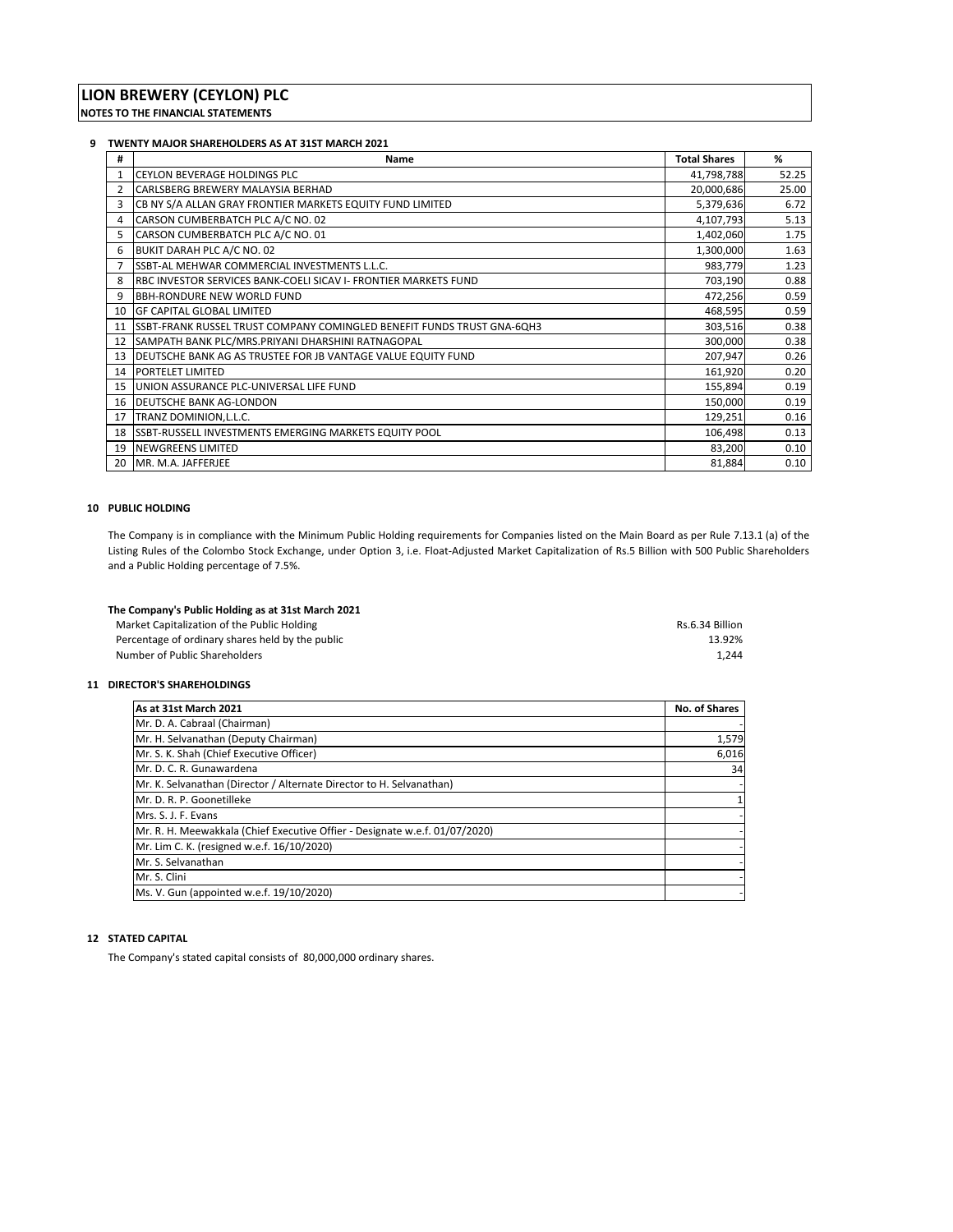#### **13 RELATED PARTY TRANSACTIONS**

The Company carried out transactions in the ordinary course of its business with parties who are defined as related parties in Sri Lanka Accounting Standard LKAS 24 ‐ 'Related Party Disclosures', the details of which are reported below.

#### **(A) Transactions with Parent Company ‐ Ceylon Beverage Holdings PLC**

Messrs. D.A.Cabraal, H Selvanathan, S.K.Shah, D.C.R. Gunawardena, R.H. Meewakkala, S. Clini and Mrs. S. J. F. Evans (appointed w.e.f 01/10/2020) Directors of the company are also Directors of Ceylon Beverage Holdings PLC with which the following contracts / transactions have been entered into during the period by the Company in the normal course of business.

- (i) As per the licensed brewing agreement with Ceylon Beverage Holdings PLC, the Company was charged Rs. 160,134,729/‐ (2020 ‐Rs. 159,348,804/‐) as royalty during the period.
- (ii) As per the loan agreement with Ceylon Beverage Holdings PLC, the Company charged Rs. 25,733,505/‐ (2020 ‐ Rs. 57,707,719/‐) at a rate of AWPLR+1% as loan interest during the period.
- (iii) Balance receivable from Ceylon Beverage Holdings PLC as at 31st March 2021 is Rs. 378,150,804/‐

#### **(B) Transactions with Fellow Subsidiary ‐ Pubs 'N Places (Private) Limited**

Messrs. S.K. Shah and D.R.P. Goonetilleke, Directors of the Company are also Directors of Pubs 'N Places (Private) Limited, to which the Company sold beer for a total value of Rs. 154,862,995/‐ during the period (2020‐Rs. 195,294,979/‐).

(i) An amount of Rs. 4,323,876/‐ was paid by the Company to Pubs 'N Places (Private) Limited as trade rebates on beer purchases during the period.(2020‐ Rs. 5,690,051/‐)

(ii) As per the loan agreement with Pubs 'N Places (Private) Limited, the Company charged Rs. 5,553,724/‐ (2020‐ Rs. 12,621,180/‐) at a rate of AWPLR+1% as loan interest during the period.

(iii) An amount of Rs. 36,666,520/‐ was paid by the company to Pubs 'N Places (Private) Limited as marketing fee for the outlets operated by Pubs 'N Places (Private) Limited during the period. (2020 ‐ Rs. 24,416,569/‐)

(iv) Balance receivable from Pubs 'N Places (Private) Limited as at 31st March 2021 is Rs. 67,468,046/‐

### **(C) Transactions with Fellow Subsidiary ‐ Retail Spaces (Private) Limited**

Messrs. S.K. Shah and D.R.P. Goonetilleke, Directors of the Company are also Directors of Retail Spaces (Private) Limited, to which the Company sold beer for a total value of Rs. 283,734,702/‐ (2020 ‐ Rs. 262,919,767/‐) during the period.

(i)Balance receivable from Retail Spaces (Private) Limited as at 31st March 2021 is Nil.

#### **(D) Transactions with Fellow Subsidiary ‐ Luxury Brands (Private) Limited**

(i) Messrs. S.K. Shah and D.R.P. Goonetilleke, Directors of the Company are also Directors of Luxury Brands (Private) Limited, for which the Company provided distribution services for a fee amounting to Rs. 2,886,716/‐ (2020 ‐ Rs. 13,975,430/‐) during the period.

(ii) Lion Brewery (Ceylon) PLC purchased Rs. 2,220,000/‐ worth of beer coolers during the period.

(iii) Balance receivable from Luxury Brands (Private) Limited as at 31st March 2021 is Nil.

#### **(E) Transactions with Sub Subsidiary ‐ Millers Brewery Limited**

Messrs. S.K Shah & D.R.P. Goonetilleke Directors of the Company are also Directors of Millers Brewery Limited.

(i) An amount of Rs. 9,065,248/‐ (2020 ‐Rs.7,596,000/‐) was charged by Millers Brewery Limited for warehouse services provided to the Company during the period.

(ii) Company purchased Rs. 150,000/‐ worth of fixed assets from Millers Brewery Limited during the period which had net book vale of Rs. 152,917/‐ at the disposal date.

(iii) Balance payable to Millers Brewery Limited as at 31st March 2021 is Rs. 513,590/‐.

#### **(F) Transactions with Group entities**

Messrs. H.Selvanathan, S.K.Shah and K. Selvanathan, S.Selvanathan Directors of the Company, are also Directors of Carsons Management Services (Private) Limited., which provides supporting services to the Company. An amount of Rs. 653,522,364/‐ (2020 ‐ Rs. 604,304,691/‐) was charged by Carsons Management Services (Private) Limited to the Company during the period, which included support services fees of Rs. 487,699,996/- (2020 - Rs. 528,440,512/-) and other reimbursable expenses incurred by Carsons Management Services (Private) Limited on behalf of the Company. Balance receivable from Carsons Management Services (Private) Limited as at 31st March 2021 is nill.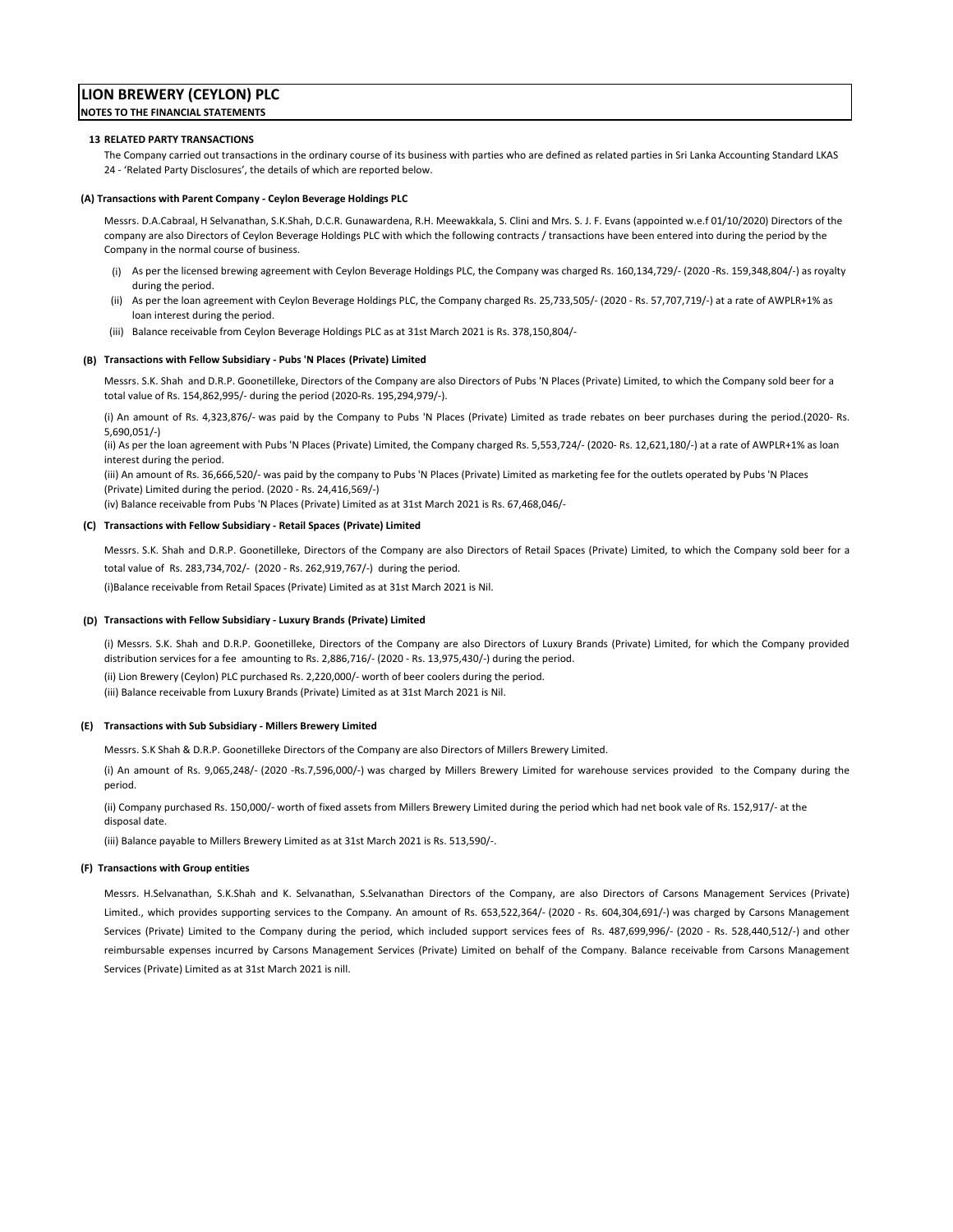#### **(G) Transactions with other related entities**

- **(a)** Messrs. S. Clini, Mr. Lim C. K. (resigned on 16/10/2020) and Ms. V. Gun (appointed w.e.f. 19/10/2020) Directors of the Company represents the Carlsberg Group with which the following contracts / transactions have been entered into during the period by the Company in the normal course of business.
- (i) As per the licensed brewing agreement, a sum of Rs. 142,792,835/‐ (2020 ‐ Rs. 165,446,581/‐) was charged as royalty during the period by Carlsberg A/S.
- (ii) LBCL purchases part of its requirement of the raw material Aroma Hop From Carlsberg A/S. There were purchases during the period for a sum of Rs. 1,809,535/‐ (2020 ‐Rs. 8,827,641/‐)
- (iii) An amount of Rs. 122,828,483/‐ remains payable as at 31st March 2021.
- **(b)** Mr. D.C.R. Gunawardena, Director of the Company, is also a Director of Equity one limited with which the following transactions have been entered into during the period by the Company in the normal course of business.
- (i) An amount of Rs. 45,423/‐ has been charged for the use of conference room during the period. (2020 ‐Nil)
- **(c)** Messrs. D.C.R. Gunawardena and K. Selvanathan Directors of the Company are also Directors of Pegasus Hotels of Ceylon PLC with which the following transactions have been entered into during the period by the Company in the normal course of business.
- (i) An amount of Rs. 613,921/‐ recognized as income from sale of Beer in the normal course of business. (2020‐ Rs. 2,011,540/‐)
- (ii) An amount of Rs. 609,497/‐ was charged as hotel expenses for services provided (2020‐ Rs.668,586/‐)
- **(d)** Mr. D.C.R. Gunawardena, Director of the Company, is also a Director of Equity Hotels Ltd with which the following transactions have been entered into during the period by the Company in the normal course of business.
- (i) An amount of Rs. 51,317/‐ is recognised as income from sale of Beer to Equity Hotels Ltd in the normal course of business (2020‐ Rs. 422,332/‐)

#### **(H) Transactions with key management personnel (KMP)**

According to Sri Lanka Accounting Standard 24 "Related Party Disclosures", key management personnel are those having authority and responsibility for planning and controlling the activities of the entity. Accordingly, the Directors of the Company and its parent company (including executive and non executive directors) and their immediate family members have been classified as KMP of the Company.

The compensation paid to key management personnel consist of short-term employment benefits and no other payments such as post-employment benefits, terminal benefits and share based payments have been paid to key management personnel during the period.